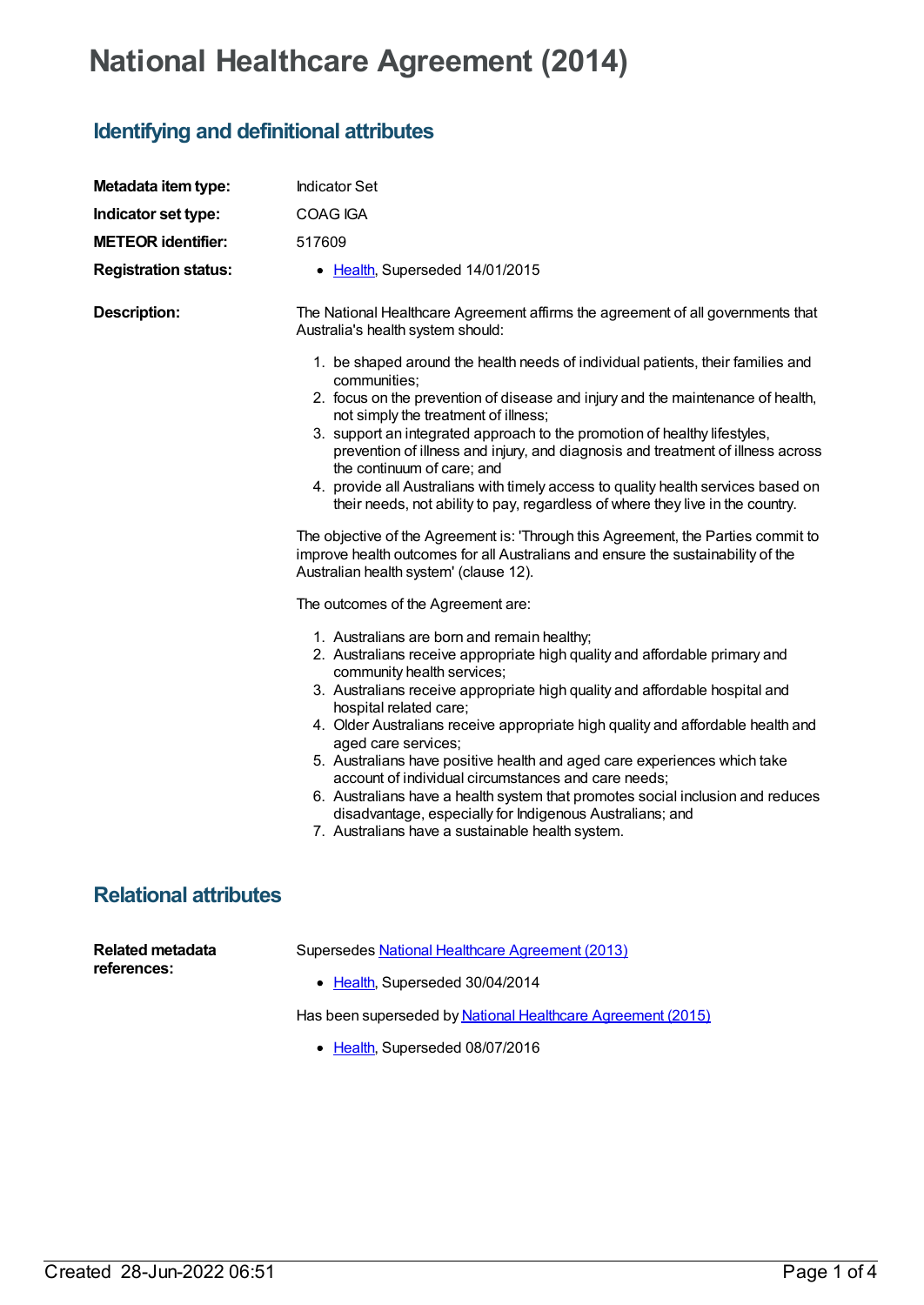| Outcome areas linked to<br>this Indicator set: | Aged CareHealth, Standard 07/07/2010                                                                                                                                                                                                                                  |
|------------------------------------------------|-----------------------------------------------------------------------------------------------------------------------------------------------------------------------------------------------------------------------------------------------------------------------|
|                                                | Hospital and Related CareHealth, Standard 07/07/2010<br>National Health Performance Authority (retired), Retired 01/07/2016                                                                                                                                           |
|                                                | Patient ExperienceHealth, Standard 07/07/2010                                                                                                                                                                                                                         |
|                                                | PreventionHealth, Standard 07/07/2010                                                                                                                                                                                                                                 |
|                                                | Primary and Community HealthHealth, Standard 07/07/2010                                                                                                                                                                                                               |
|                                                | Social Inclusion and Indigenous HealthHealth, Standard 07/07/2010<br>Indigenous, Standard 11/09/2012                                                                                                                                                                  |
|                                                | SustainabilityHealth, Standard 07/07/2010                                                                                                                                                                                                                             |
| Indicators linked to this<br>Indicator set:    | National Healthcare Agreement: PB a-Better health: close the life expectancy gap<br>for Indigenous Australians within a generation, 2014<br>Health, Superseded 14/01/2015                                                                                             |
|                                                | National Healthcare Agreement: PB b-Better health: halve the mortality gap for<br>Indigenous children under five by 2018, 2014<br>Health, Superseded 14/01/2015                                                                                                       |
|                                                | National Healthcare Agreement: PB c-Better health: reduce the age-adjusted<br>prevalence rate for Type 2 diabetes to 2000 levels (equivalent to a national<br>prevalence rate (for 25 years and over) of 7.1 per cent) by 2023, 2014<br>Health, Superseded 14/01/2015 |
|                                                | National Healthcare Agreement: PB d-Better health: by 2018, increase by five<br>percentage points the proportion of Australian adults and children at a healthy body<br>weight, over the 2009 baseline, 2014<br>Health, Superseded 14/01/2015                         |
|                                                | National Healthcare Agreement: PB e-Better health: by 2018, reduce the national<br>smoking rate to 10 per cent of the population and halve the Indigenous smoking<br>rate over the 2009 baseline, 2014<br>Health, Superseded 14/01/2015                               |
|                                                | National Healthcare Agreement: PB f-By 2014-15, improve the provision of primary<br>care and reduce the proportion of potentially preventable hospital admissions by<br>7.6 per cent over the 2006-07 baseline to 8.5 per cent of total hospital admissions,<br>2014  |
|                                                | Health, Superseded 14/01/2015                                                                                                                                                                                                                                         |
|                                                | National Healthcare Agreement: PB g-Better health: the rate of Staphylococcus<br>aureus (including MRSA) bacteraemia is no more than 2.0 per 10,000 occupied<br>bed days for acute care public hospitals by 2011-12 in each state and territory,                      |
|                                                | 2014<br>Health, Superseded 14/01/2015                                                                                                                                                                                                                                 |
|                                                | National Healthcare Agreement: PI01-Proportion of babies born of low birth<br>weight, 2014<br>Health, Superseded 14/01/2015                                                                                                                                           |
|                                                | National Healthcare Agreement: PI02-Incidence of selected cancers, 2014<br>Health, Superseded 14/01/2015                                                                                                                                                              |
|                                                | National Healthcare Agreement: PI03-Prevalence of overweight and obesity, 2014<br>Health, Superseded 14/01/2015                                                                                                                                                       |
|                                                | National Healthcare Agreement: PI04-Rates of current daily smokers, 2014<br>Health, Superseded 14/01/2015                                                                                                                                                             |
|                                                | National Healthcare Agreement: PI05-Levels of risky alcohol consumption, 2014<br>Health, Superseded 14/01/2015                                                                                                                                                        |
|                                                | National Healthcare Agreement: PI06-Life expectancy, 2014<br>Health, Superseded 14/01/2015                                                                                                                                                                            |
|                                                | National Healthcare Agreement: PI 07-Infant and young child mortality rate, 2014                                                                                                                                                                                      |

[Health](https://meteor.aihw.gov.au/RegistrationAuthority/12), Superseded 14/01/2015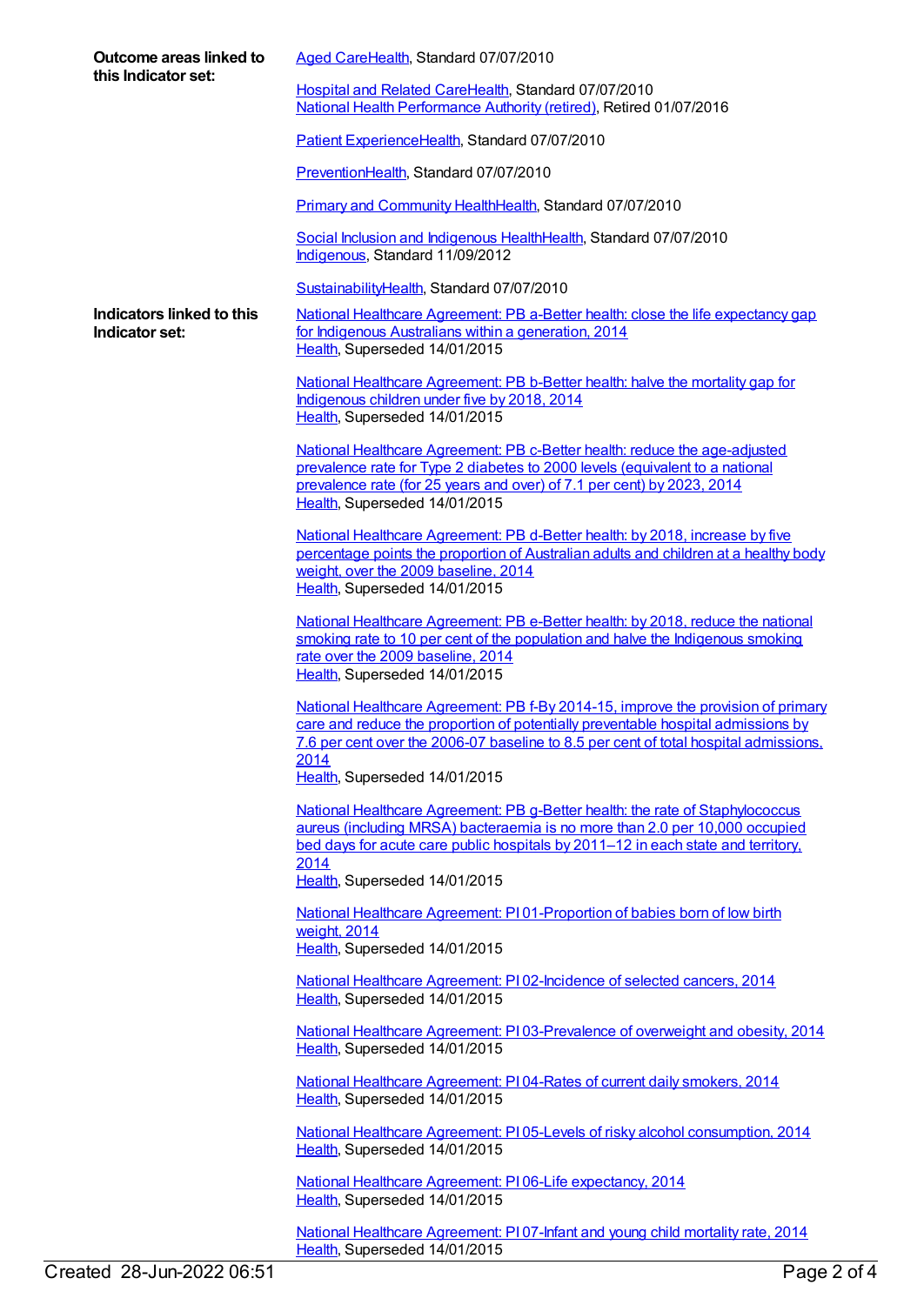National Healthcare [Agreement:](https://meteor.aihw.gov.au/content/517671) PI 08-Major causes of death, 2014 [Health](https://meteor.aihw.gov.au/RegistrationAuthority/12), Superseded 14/01/2015

National Healthcare Agreement: PI [09-Incidence](https://meteor.aihw.gov.au/content/517669) of heart attacks, 2014 [Health](https://meteor.aihw.gov.au/RegistrationAuthority/12), Superseded 14/01/2015

National Healthcare Agreement: PI [10-Prevalence](https://meteor.aihw.gov.au/content/517667) of Type 2 diabetes, 2014 [Health](https://meteor.aihw.gov.au/RegistrationAuthority/12), Superseded 14/01/2015

National Healthcare Agreement: PI [11-Proportion](https://meteor.aihw.gov.au/content/517665) of adults with very high levels of psychological distress, 2014 [Health](https://meteor.aihw.gov.au/RegistrationAuthority/12), Superseded 14/01/2015

National Healthcare [Agreement:](https://meteor.aihw.gov.au/content/517663) PI 12-Waiting times for GPs, 2014 [Health](https://meteor.aihw.gov.au/RegistrationAuthority/12), Superseded 14/01/2015

National Healthcare [Agreement:](https://meteor.aihw.gov.au/content/517658) PI 13-Waiting times for public dentistry, 2014 [Health](https://meteor.aihw.gov.au/RegistrationAuthority/12), Superseded 14/01/2015

National Healthcare [Agreement:](https://meteor.aihw.gov.au/content/517656) PI 14-People deferring access to selected healthcare due to financial barriers, 2014 [Health](https://meteor.aihw.gov.au/RegistrationAuthority/12), Superseded 14/01/2015

National Healthcare Agreement: PI 15-Effective [management](https://meteor.aihw.gov.au/content/517654) of diabetes, 2014 [Health](https://meteor.aihw.gov.au/RegistrationAuthority/12), Superseded 14/01/2015

National Healthcare Agreement: PI [16-Potentially](https://meteor.aihw.gov.au/content/517652) avoidable deaths, 2014 [Health](https://meteor.aihw.gov.au/RegistrationAuthority/12), Superseded 14/01/2015

National Healthcare Agreement: PI [17-Treatment](https://meteor.aihw.gov.au/content/517650) rates for mental illness, 2014 [Health](https://meteor.aihw.gov.au/RegistrationAuthority/12), Superseded 14/01/2015

National Healthcare Agreement: PI 18-Selected potentially preventable [hospitalisations,](https://meteor.aihw.gov.au/content/517648) 2014 [Health](https://meteor.aihw.gov.au/RegistrationAuthority/12), Superseded 14/01/2015

National Healthcare Agreement: PI [19-Selected](https://meteor.aihw.gov.au/content/517646) potentially avoidable GP-type presentations to emergency departments, 2014 [Health](https://meteor.aihw.gov.au/RegistrationAuthority/12), Superseded 14/01/2015

National Healthcare Agreement: PI [20a-Waiting](https://meteor.aihw.gov.au/content/517644) times for elective surgery: waiting times in days, 2014 [Health](https://meteor.aihw.gov.au/RegistrationAuthority/12), Superseded 14/01/2015

National Healthcare Agreement: PI [20b-Waiting](https://meteor.aihw.gov.au/content/517642) times for elective surgery: proportion seen on time, 2014 [Health](https://meteor.aihw.gov.au/RegistrationAuthority/12), Superseded 14/01/2015

National Healthcare Agreement: PI [21a-Waiting](https://meteor.aihw.gov.au/content/517640) times for emergency hospital care: Proportion seen on time, 2014 [Health](https://meteor.aihw.gov.au/RegistrationAuthority/12), Superseded 14/01/2015

National Healthcare Agreement: PI [21b-Waiting](https://meteor.aihw.gov.au/content/517638) times for emergency hospital care: Proportion completed within four hours, 2014 [Health](https://meteor.aihw.gov.au/RegistrationAuthority/12), Superseded 14/01/2015

National Healthcare Agreement: PI [22-Healthcare](https://meteor.aihw.gov.au/content/517636) associated infections, 2014 [Health](https://meteor.aihw.gov.au/RegistrationAuthority/12), Superseded 14/01/2015

National Healthcare Agreement: PI [23-Unplanned](https://meteor.aihw.gov.au/content/517634) hospital readmission rates, 2014 [Health](https://meteor.aihw.gov.au/RegistrationAuthority/12), Superseded 14/01/2015

National Healthcare [Agreement:](https://meteor.aihw.gov.au/content/517632) PI 24-Survival of people diagnosed with notifiable cancers, 2014 [Health](https://meteor.aihw.gov.au/RegistrationAuthority/12), Superseded 14/01/2015

National Healthcare [Agreement:](https://meteor.aihw.gov.au/content/517630) PI 25-Rate of community follow up within first seven days of discharge from a psychiatric admission, 2014 [Health](https://meteor.aihw.gov.au/RegistrationAuthority/12), Superseded 14/01/2015

National Healthcare Agreement: PI [26-Residential](https://meteor.aihw.gov.au/content/517628) and community aged care places per 1,000 population aged 70+ years, 2014